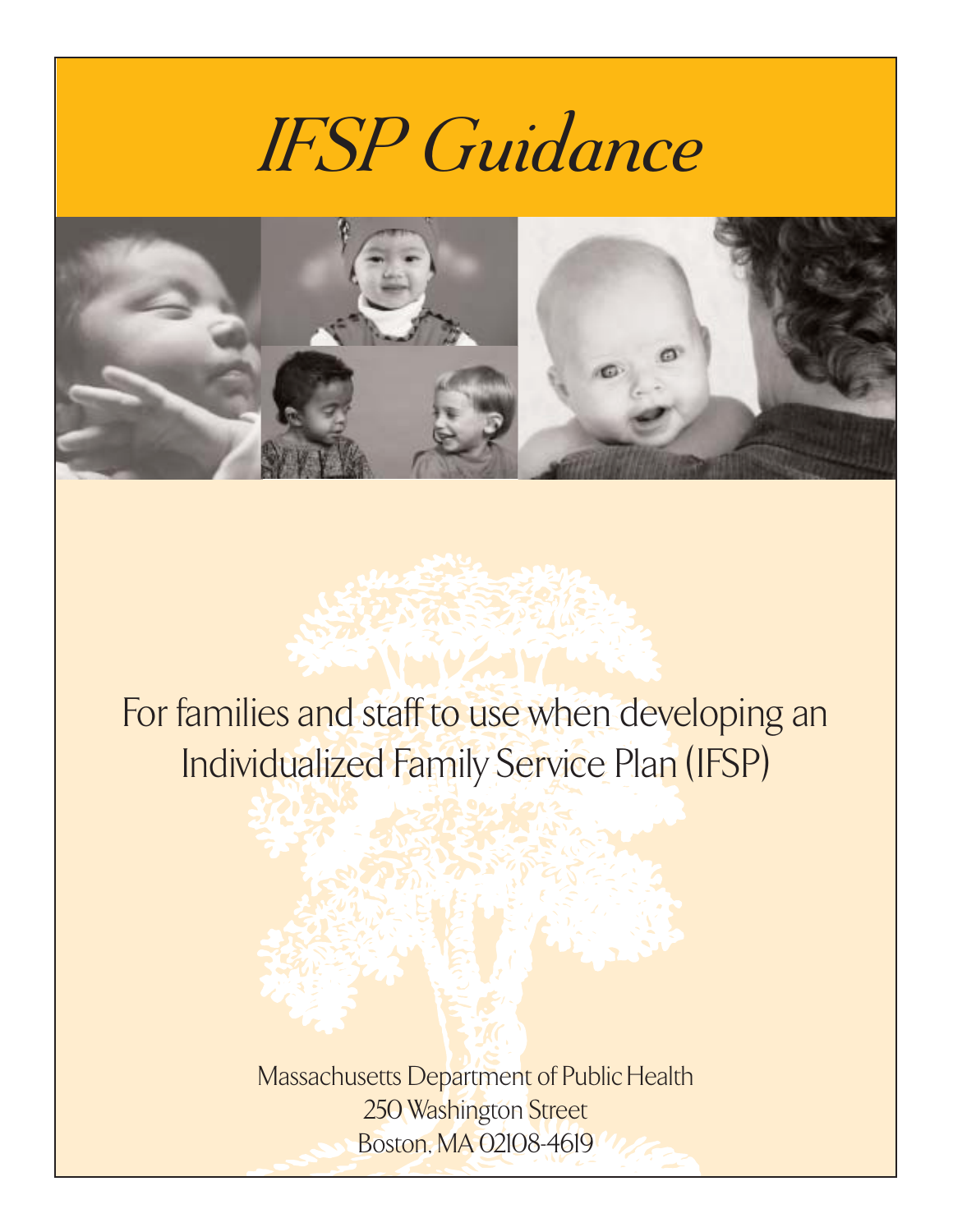### *Introduction*

Massachusetts Early Intervention (EI) programs provide the majority of services<br>In natural settings, embedded in children and families' daily routines. The in natural settings, embedded in children and families' daily routines. The Interagency Coordinating Council (ICC)<sup>1</sup> charged the Program Planning Committee with creating a guidance document to assist program staff and families in developing family-centered Individualized Family Service Plans (IFSP).



This document offers definitions, examples and guidance to EI staff and families to help identify and incorporate developmentally appropriate and relevant daily routines into the child's IFSP.

### *History*

The Massachusetts Department of Public Health (DPH) has supported Early Intervention (EI) programs to effect the shift from services delivered in segregated settings to services delivered in natural settings. The Department's publication, Enhancing  $E\hat{P}$  issued in 1999, offered guidance to

assist programs to work towards implementation of this goal. Enhancing EI was updated in June 2001 in preparation for full implementation in April 2002. Enhancing EI highlights many examples of innovative "best practices" already in place in Massachusetts.

 $^{\rm 1}$  A group of stakeholders including family members, representatives from State and other public and private agencies serving young children and their families who advise the DPH about Early Intervention in Massachusetts.

 $2 \nvert$  Enhancing EI *is available through the DPH and EI programs.*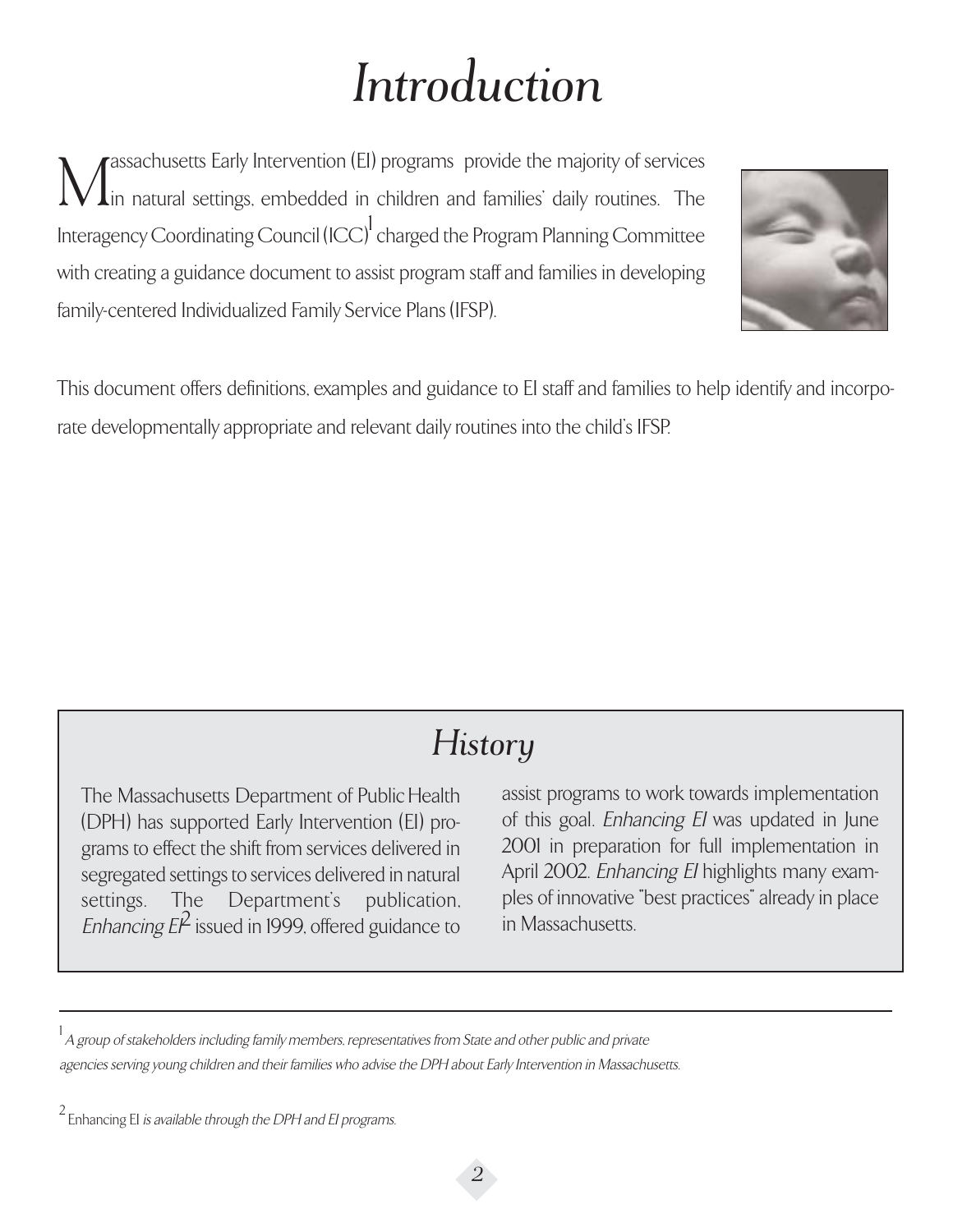### *What is an IFSP?*

The Individualized Family Service Plan (IFSP) is a written plan for providing Early Intervention (EI) services to an eligible child and the child's family in accordance with federal regulations - Part C of the Individuals with Disabilities Education Act (IDEA) - and the Massachusetts Early Intervention Operational Standards.

The IFSP is developed by a team consisting of the family, EI providers, specialty service providers and other individuals as specified by the family. A relevant IFSP captures the changing needs of the child and family and therefore should be referred to often and amended as needed.



### *Why Deliver Services In Natural Settings?*

Federal law requires that EI services be provided in "natural settings." These are places where children would typically spend time and participate in activities if they were not enrolled in EI.

Recent research supports the concept that EI services are most effective when they are embedded in families' everyday routines, activities, and places.

EI services are designed to enhance the child's participation in naturally occurring events, which helps to support his/her growth and development and ability to function within the community.

Children and families do not live in isolation but within their communities. By starting early to identify opportunities for children to learn and practice everyday skills, EI helps to foster inclusion and belonging. Families are supported in maintaining their daily lives and relationships and children are assisted to achieve their fullest potential.

The Massachusetts Department of Public Health (DPH), lead agency for Part C, endorses these research findings and federal requirements. The DPH provides training and technical assistance for families and EI staff to assist in meeting these goals.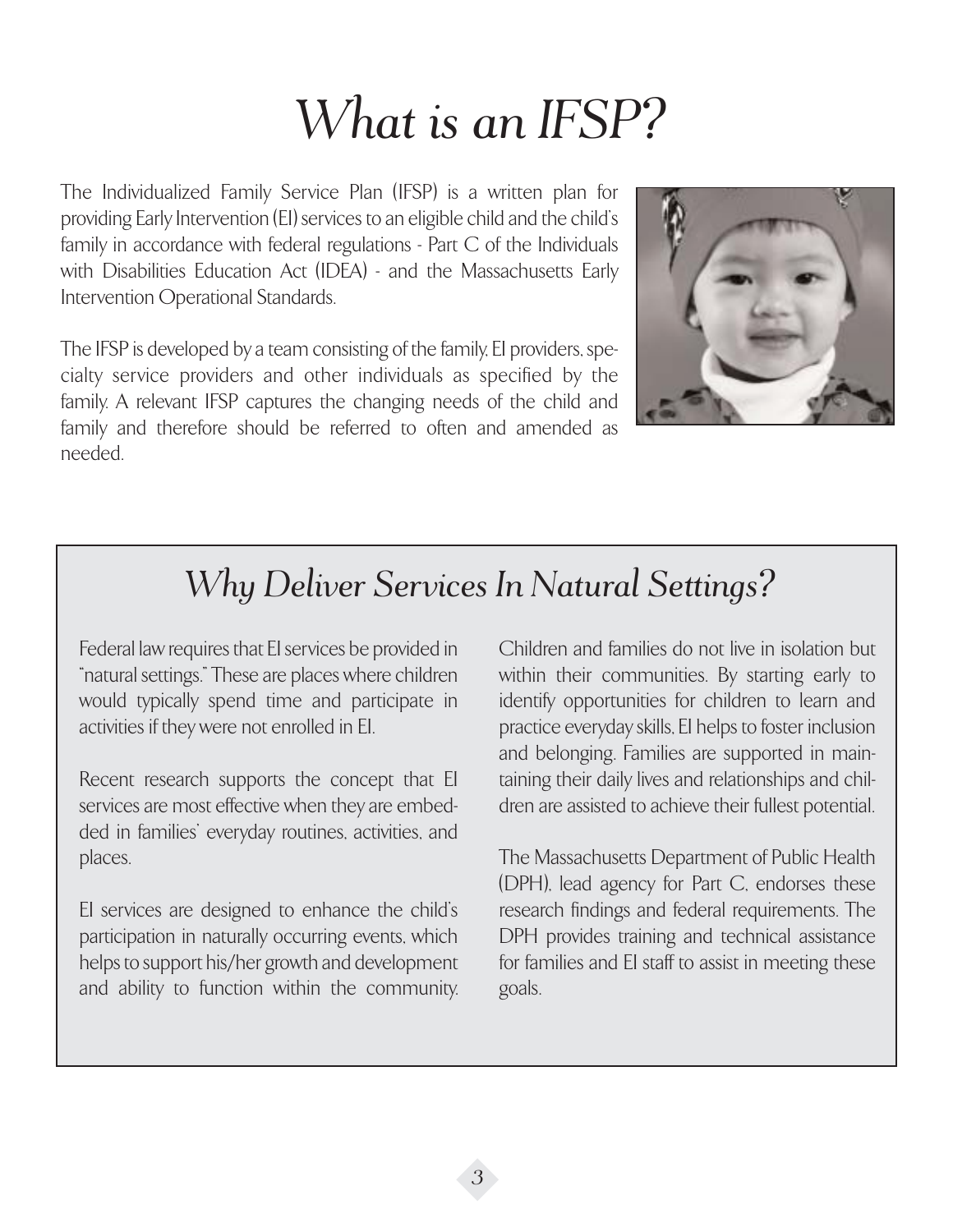## *Guiding Principles*<sup>3</sup>

- ◆ All children are unique, with individual strengths and talents.
- ◆ Children grow and develop in the context of relationships with their families and other caregivers.
- ◆ All children have the right to belong, to be welcomed, and to participate fully in typical places and activities within their communities.
- ◆ Children with and without special needs learn important things from one another.
- ◆ Everyday routines, activities, and places offer countless opportunities for children to learn and develop.
- ◆ The lives of families are enhanced when they are successful in maintaining their everyday activities and relationships.

<sup>3&</sup>lt;br>Early Connections for Infants, Toddlers, and Families, the Colorado Department of Education, <u>Early Intervention Supports & Services in Everyday Routines,</u> Activities and Places, (1999)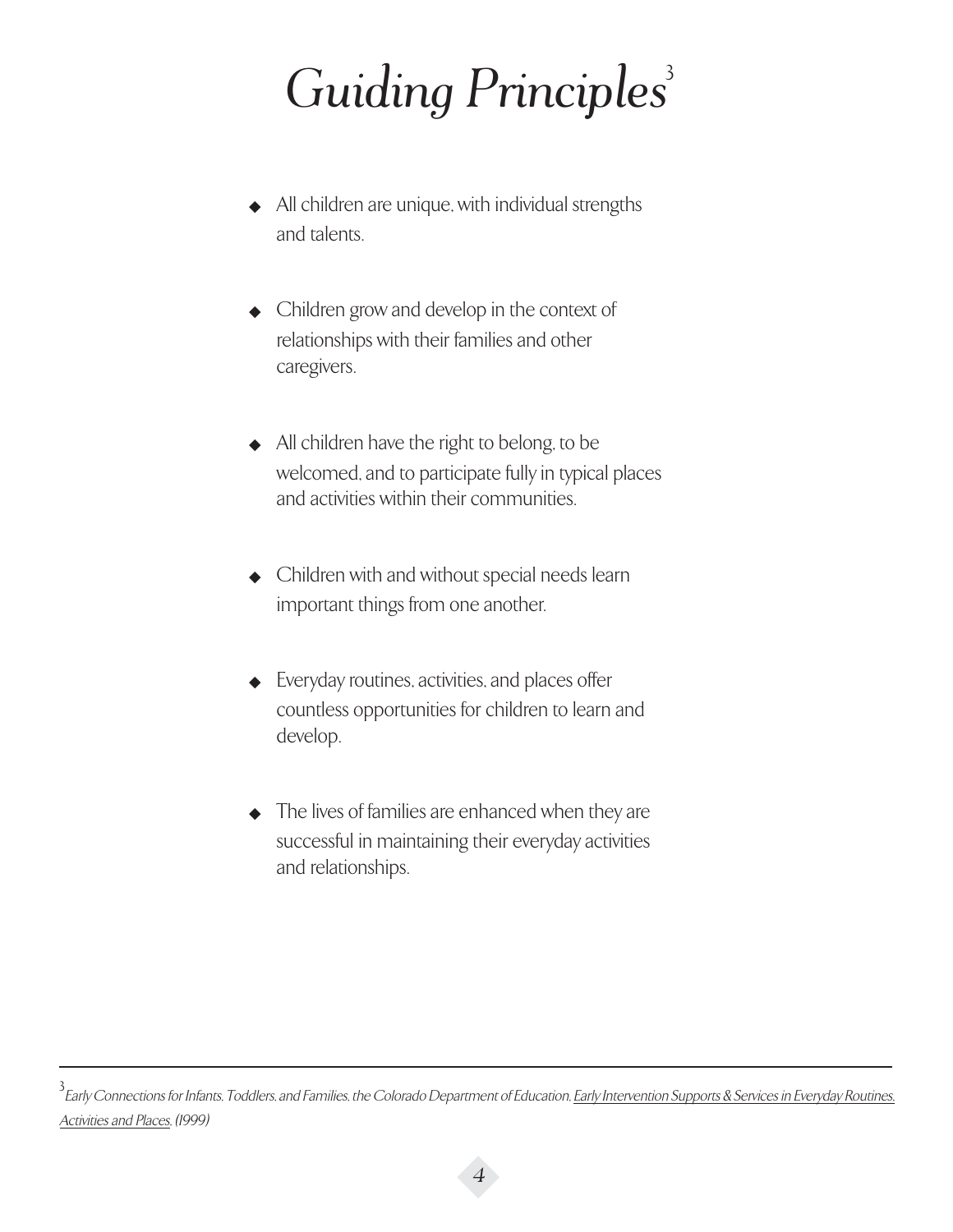# *IFSP Development: A Partnership*



### *Family Strengths*

- Family members are recognized as skilled allies in enhancing all aspects of their child's development.
- From the earliest stages of a child's life, the family supports, teaches and advocates for their child.
- Families have tremendous capacity to support their child's learning and development within the context of their daily interactions and activities.
- Families want to have fun with their child and do the typical things that families do.
- Families want to do what is best for their child.
- Families are resilient and adaptable.

### *Provider Strengths*

- **EI Providers are trained professionals,** skilled at facilitating child development, with clinical expertise in a variety of disciplines.
- EI Providers are trained in the assessment and IFSP process.
- **EI Providers assist families in identifying** and prioritizing relevant family needs.
- EI Providers use caring, flexibility and creativity to support children and families.
- **EI Providers help families find resources** in the community to meet their needs.
- EI Providers have experience working as members of a team.



◆*5*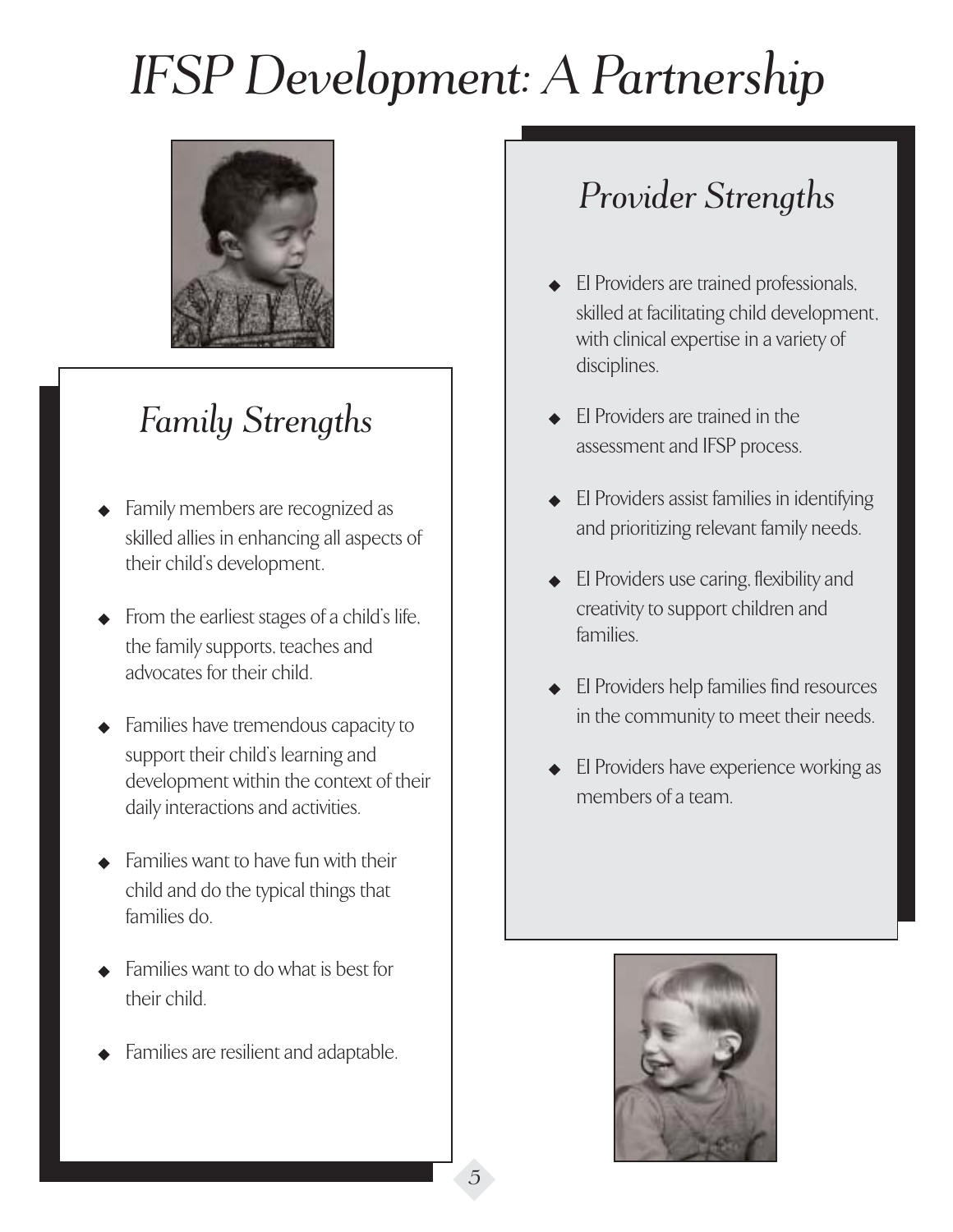# *Developing a Family-Centered IFSP*

- ◆ The IFSP process includes discussions with the family, observations of the child, a formal eligibility evaluation and ongoing assessments.
- ◆ The IFSP Team is comprehensive and may include any person who is involved with the child and invited by the family. Possible team members may be members of a child's family (including siblings and extended family members), EI service providers and specialty providers, childcare providers, doctors or family friends.
- Families are encouraged to talk about their daily routines and identify ways in which they would like support in the context of their lives, culture, and community.
- ◆ The child's IFSP should include not only "functional outcomes," (i.e. "What would I like for my child to accomplish in the next six months?") but also define strategies and activities which will help incorporate these outcomes throughout the child's typical daily routine.
- The role of the EI service provider is to facilitate the development, completion and implementation of the family's IFSP, and ensure services are delivered in a way that is supportive rather than disruptive of family values, priorities and routines.

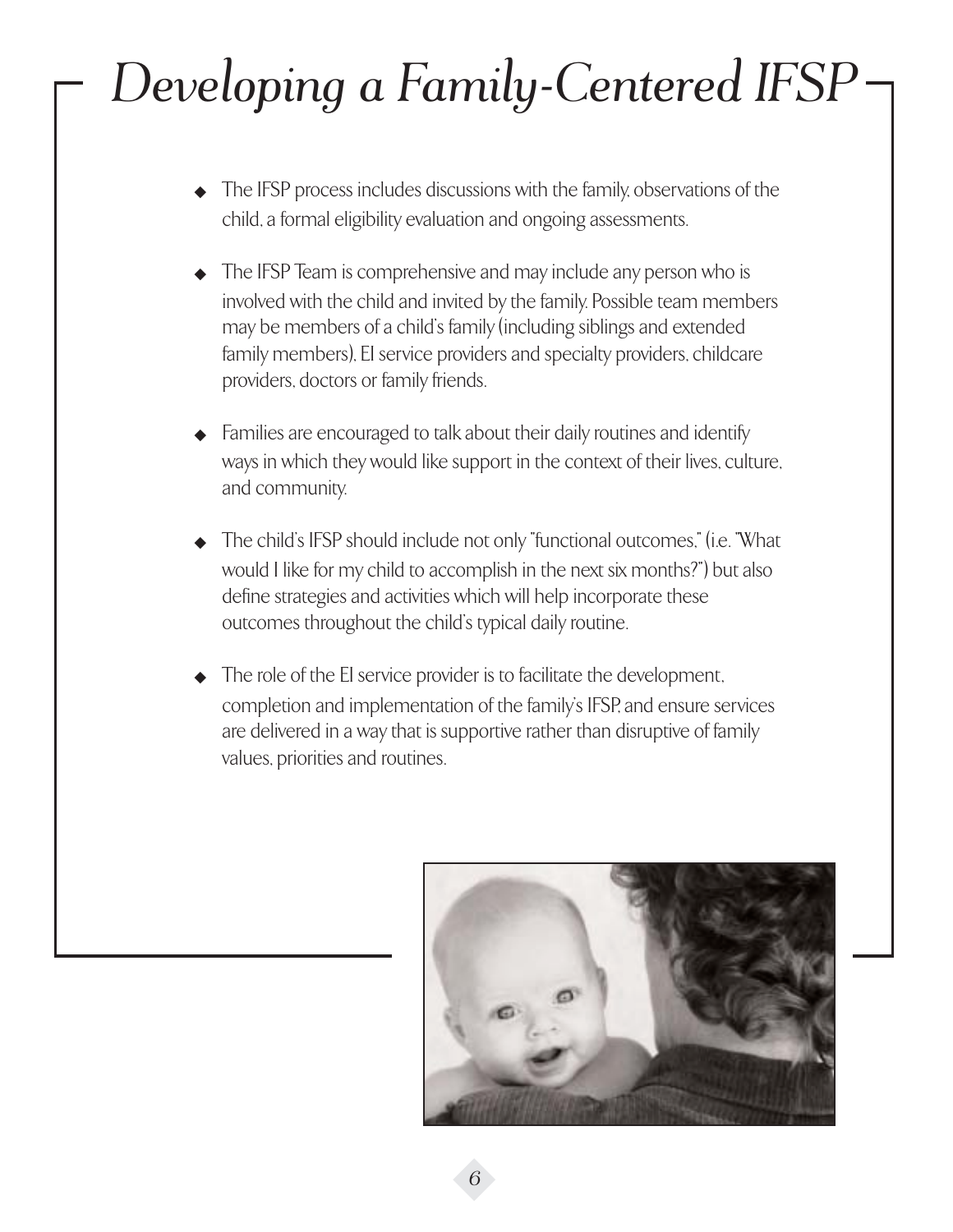## *Including Everyday Routines, Activities and Places in Your Child's IFSP*

The IFSP team works collaboratively to create family-centered strategies by identifying ways to embed services into a child and family's daily routines, activities and places. Service providers make every effort to be flexible about the times and places in which they provide services to meet the identified outcomes.

The following definitions and questions (in italic type) can be used to help describe family routines for inclusion in the IFSP. These questions are "conversation starters" and are not meant to be an exhaustive list.

| Family Routines                                                                                                                                                                                                                                                                                                                                                                                                                                                                                                         | Daily Activities                                                                                                                                                                                                                                                                                                                                                                                                                                                                                                                                                                          | Everyday Places                                                                                                                                                                                                                                                                                                                                                                                                                                         |
|-------------------------------------------------------------------------------------------------------------------------------------------------------------------------------------------------------------------------------------------------------------------------------------------------------------------------------------------------------------------------------------------------------------------------------------------------------------------------------------------------------------------------|-------------------------------------------------------------------------------------------------------------------------------------------------------------------------------------------------------------------------------------------------------------------------------------------------------------------------------------------------------------------------------------------------------------------------------------------------------------------------------------------------------------------------------------------------------------------------------------------|---------------------------------------------------------------------------------------------------------------------------------------------------------------------------------------------------------------------------------------------------------------------------------------------------------------------------------------------------------------------------------------------------------------------------------------------------------|
| are the usual events that are part of a<br>family's schedule. Examples might<br>include mealtime, bathtime, storytime,<br>bedtime etc.                                                                                                                                                                                                                                                                                                                                                                                  | are what a family does during a typical<br>day. Examples might include at-home<br>play activities, visits to the playground,<br>food shopping, visits to family or friends,<br>or trips to the library or a museum etc.                                                                                                                                                                                                                                                                                                                                                                   | are the places that families frequent.<br>Examples might include the home,<br>childcare, neighborhood and commu-<br>nity programs, places of worship, the<br>playground etc.                                                                                                                                                                                                                                                                            |
| What does your typical day look<br>like?<br>What are the things you do every<br>day, some days, occasionally?<br>Do you spend most of your time<br>at home? By choice or because<br>you need help in taking your<br>child/ren out?<br>Who spends time with your<br>child/ren on a regular basis? How<br>is their time spent?<br>Who gets up with your child/ren?<br>Who puts your child/ren to bed?<br>Who prepares breakfast.<br>drives/walks child/ren to<br>school?<br>Does your child/ren take a nap?<br>What time? | What are some of the things that<br>you and your family do on a<br>typical day?<br>Is your schedule the same each<br>day or do you have specific days<br>for specific activities?<br>What are the special activities that<br>you do together as a family?<br>How do your activities change<br>during the weekend?<br>Is it easy or difficult for your<br>child/ren enrolled in El to be<br>included in these activities?<br>Are there activities that you would<br>like to participate in, but find that<br>you are unable to at this time?<br>What are the barriers to<br>participating? | Where do you go with your<br>child/ren during a typical day?<br>What's hard or easy about taking<br>your child/ren to the supermarket.<br>library, place of worship, etc.?<br>Would you like support from El to<br>access these places?<br>Are there ways for El to provide<br>services in any of these everyday<br>places?<br>Would you like information about<br>new opportunities/places for your<br>family that are available in your<br>community? |